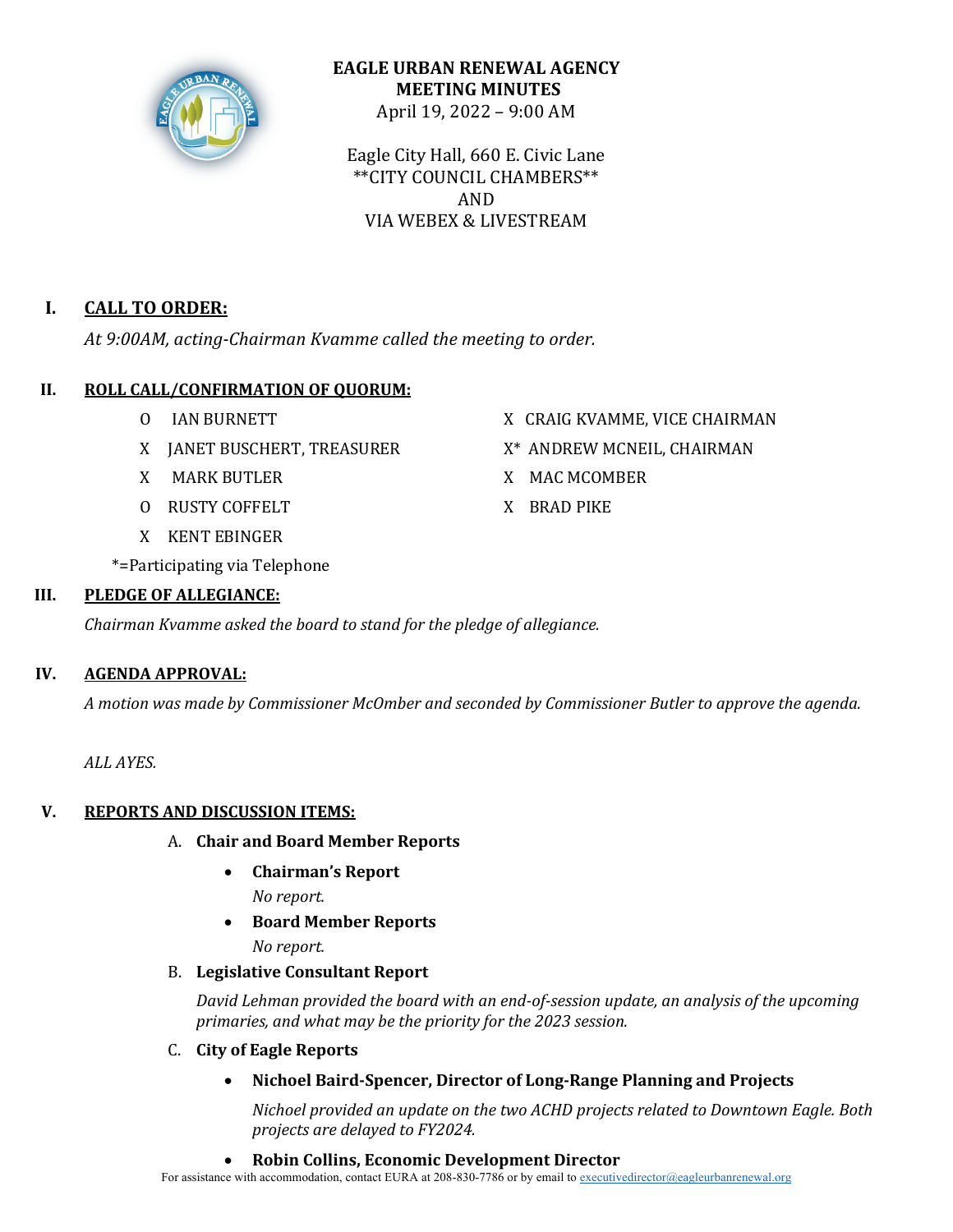*No report.*

### • **Mayor Jason Pierce**

*Mayor Pierce provided an update on the Walgreens discussion re: right-of-way acquisition.* 

### D. **Executive Director Report**

*No report.*

## E. **Legal Counsel Report**

*No report.*

## F. **Committee Reports**

*Commissioner McOmber provided an update on the SH-16 which will start construction in May.* 

### G. **Future Agenda Topics**

## • **Requests by Board Members**

Commissioner Kvamme would like to see our YTD actuals. Squyres stated that would be provided at the next meeting as they are provided quarterly. Commissioner McNeil would *like to have a discussion about modifying the MOA with the City related to the ACHD* projects in order to provide the EURA more financial flexibility.

### VI. **PUBLIC COMMENT:**

*No public comment.*

### **VII. CONSENT AGENDA:**

All consent items are considered ACTION ITEMS. These items will be approved by a single vote unless a Board member requests to remove an item for specific discussion and/or action:

## **A. Approve the minutes of the April 05, 2022 regular board meeting.**

*A motion was made by Commissioner Buschert and seconded by Commissioner Butler to approve*  the consent agenda.

*ALL AYES.*

#### **VIII. OLD BUSINESS:**

*No old business.*

#### **IX. NEW BUSINESS:**

A. **ACTION ITEM: March 2022 Financials and Notice of Bills Paid (Squyres):** Review, discuss, and consider the approval of the March 2022 financials and notice of bills paid.

Squyres reviewed the March financials with the board. A motion was made by Commissioner McOmber and seconded by Commissioner Buschert to approve the March financials and bills paid.

*ALL AYES.*

B. **ACTION ITEM: Parkinson Water Extension Project Reimbursement (Squyres):** Review, discuss, and consider the approval of the  $$176,000$  final reimbursement payment to MJV

This meeting is being conducted in a location accessible to those with physical disabilities. Participants may request reasonable accommodations, including but not limited to a language interpreter, from EURA to facilitate their participation in the meeting. For assistance with accommodation, contact EURA at 660 E. Civic Lane or (208) 830-7786.